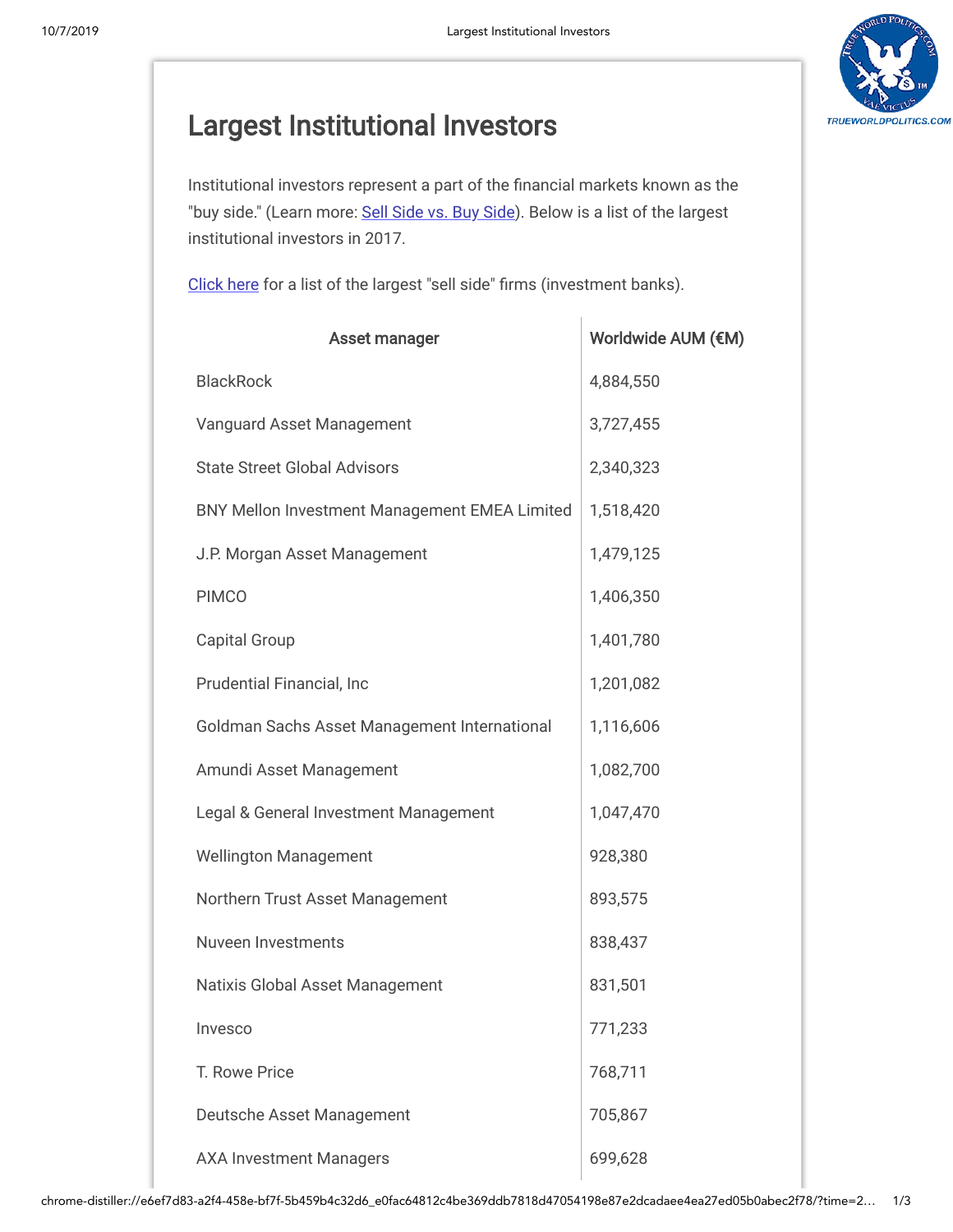| Asset manager                                | Worldwide AUM (€M) |
|----------------------------------------------|--------------------|
| <b>Affiliated Managers Group</b>             | 689,000            |
| Legg Mason                                   | 685,993            |
| <b>Franklin Templeton Investments</b>        | 684,270            |
| Sumitomo Mitsui Trust Bank                   | 659,180            |
| <b>UBS Asset Management</b>                  | 612,754            |
| Insight Investment                           | 612,719            |
| <b>BNP Paribas Asset Management</b>          | 559,964            |
| Mitsubishi UFJ Trust and Banking Corporation | 556,397            |
| MetLife Investment Management                | 522,592            |
| New York Life Investments                    | 491,757            |
| <b>Allianz Global Investors</b>              | 480,135            |
| Wells Fargo Asset Management                 | 458,064            |
| Generali Investments Europe                  | 455,930            |
| AllianceBernstein                            | 455,274            |
| <b>APG</b>                                   | 443,194            |
| <b>Dimensional Fund Advisors</b>             | 436,135            |
| Schroder Investment Management               | 433,464            |
| Asset Management One International           | 433,000            |
| Columbia Threadneedle Investments            | 432,000            |
| Western Asset Management Company             | 404,400            |
| Aviva Investors                              | 403,606            |
| <b>MFS Investment Management</b>             | 403,510            |
| Morgan Stanley Investment Management         | 395,748            |
| <b>HSBC Global Asset Management</b>          | 391,952            |
| <b>Principal Global Investors</b>            | 389,787            |